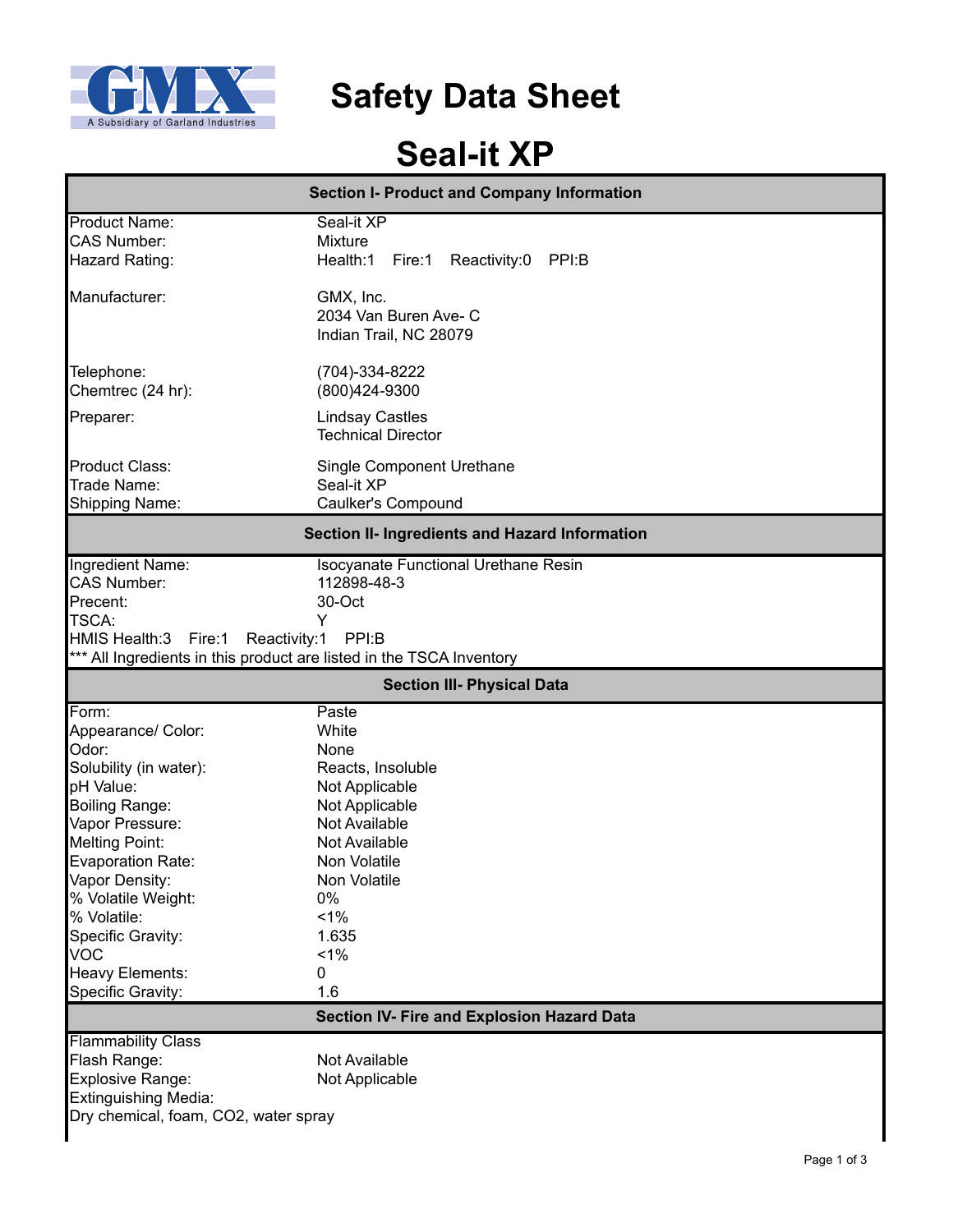# **Special Procedure:**

Use self-contained breathing apparatus operated in positive pressure mode.

#### **Unusual Hazards:**

Reacts with moisture to liberate CO2, which may cause pressure build-up in closed containers.

## **Section V- Health Hazard Data**

Permissible Exposure Level: N/A

EFFECTS OF OVEREXPOSURE:

Eye Contact: May Cause irritation with redness and swelling.

 Skin Contact: A single short exposure (less than 24 hrs) may irritate. Repeated prolonged exposure may irritate moderately. Additionally, skin contact may cause an allergic skin rash in sensitive individuals.

Inhalation: Vapor overexposure may irritate eyes, nose, and throat.

 Ingestion: Small amounts transferred to the mouth by fingers, during use, etc., should not injure. Swallowing large amounts may cause digestive discomfort.

#### **FIRST AID:**

Eyes: Flush with luke warm water for 15 minutes.

Skin: Wash with soap and water.

Inhalation: Remove to fresh air.

Ingestion: Seek medical advice.

**Section VI- Stability and Reactivity Data**

Stability: This product is stable Hazardous Polymerization: will not occur

INCOMPATIBILITY:

Water, alcohol, amines, oximes and acids will react with the resin and destroy it or cause hardening of the sealant.

HAZARDOUS DECOMPOSITION PRODUCTS: High humidity at tempetures exceeding 80 degrees F. CONDITIONS TO AVOID: CO, CO2, oxcides of nitrogen

## **Section VII- Spill and Leak Procedures**

STEPS TO BE TAKEN:

Spill or leak- Transfer to covered container. Not a hazardous waste.

WASTE DISPOSAL METHOD:

Dispose of spillage in compliance with federal and state regulations.

## **Section VIII- Exposure Controls/ Personal Protection**

| Occupational Exposure Limits                                                                         |                              |            |           |                 |  |  |  |
|------------------------------------------------------------------------------------------------------|------------------------------|------------|-----------|-----------------|--|--|--|
|                                                                                                      | ACGIH TLV        ACGIH TLV-C | ACGIH STEL | OSHA STEL | <b>OSHA PEL</b> |  |  |  |
| <b>Isocyanate Functional Urethane Resin</b>                                                          |                              |            |           |                 |  |  |  |
| N/est                                                                                                | N/est                        | N/est      | N/est     | N/est           |  |  |  |
| PROTECTIVE EQUIPMENT TYPES:                                                                          |                              |            |           |                 |  |  |  |
| Eyes: Safety glasses or chemical goggles                                                             |                              |            |           |                 |  |  |  |
| Respiratory: None                                                                                    |                              |            |           |                 |  |  |  |
| Gloves: Appropriate impervious gloves. Because a variety fo protective gloves are available, consult |                              |            |           |                 |  |  |  |
| glove manufacturer to determine proper type for a specific operation.                                |                              |            |           |                 |  |  |  |
| Other: None Required                                                                                 |                              |            |           |                 |  |  |  |
| VENTILATION:                                                                                         |                              |            |           |                 |  |  |  |
| General Mechanical: None required.                                                                   |                              |            |           |                 |  |  |  |
| Local: None required.                                                                                |                              |            |           |                 |  |  |  |

**Section IX- Handling and Storage**

HANDLING:

Storage Temperature: < 90 degrees F (32C)

Storage Conditions: Store in cool, dry, well ventilated area.

Transfer: No special precautions needed. Follow good manufacturing and handling practices.

Personal Hygiene: Wash thouroughly after handling, espcially before eating, drinking, smoking and using restroom